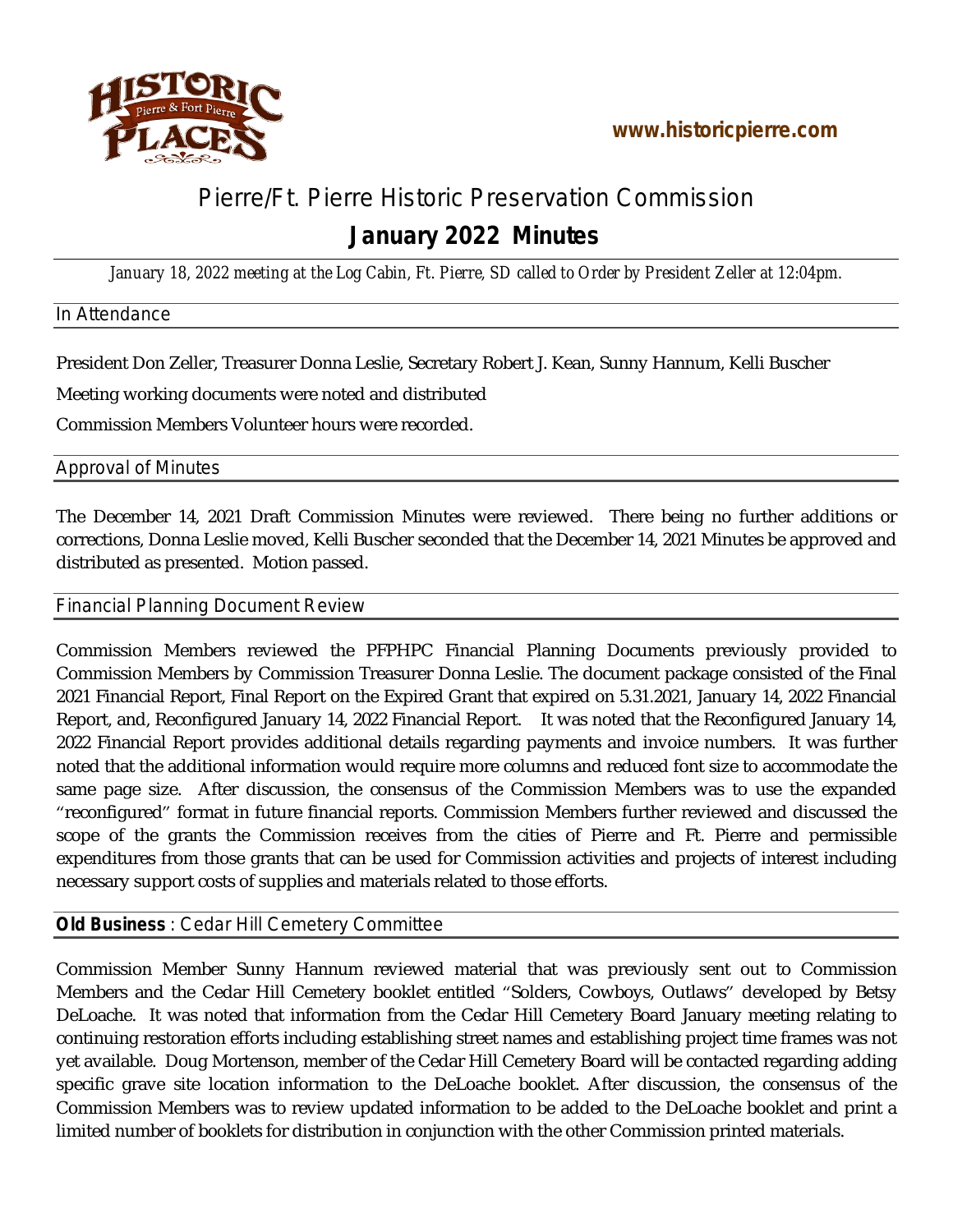MOTION: Kelli Buscher moved, Sunny Hannum seconded, that up to \$600 be expended from Budget Expense Category #439 for the printing of Betsy DeLoach's booklet, "Solders, Cowboys, Outlaws." Motion passed.

Sunny Hannum will coordinate this effort with the printer.

#### Order Pierre/Ft. Pierre Driving Tour Booklet

Commission Members discussed and by consensus agreed to the reprinting of the Pierre/Ft. Pierre Driving Tour booklet. The discussion included aligning the booklet's cover to conform with the previously discussed and agreed to booklet cover format to present a unified theme for this type of informational material produced by the Commission. Kelli Buscher will send a copy of the booklet cover to Commission Members for review prior to the reprinting.

MOTION: Kelli Buscher moved, Donna Leslie seconded, that up to \$5,000 be expended from Budget Expense Category #439 for the reprinting of the Pierre/Ft. Pierre Driving Tour booklet. Motion passed.

Sunny Hannum will coordinate this effort with the printer.

CLG Conference in Rapid City

President Zeller reviewed past experiences of attending the Certified Local Government (CLG) conference and recommended Commission Members consider attending this year's conference in Rapid City March 30 to April 1, 2022. The conference provides a variety of relevant and germane information that can be utilized in the work of the Commission. President Zeller will send out further conference information as it becomes available.

## **New Business** State and Tribal Grant Email Review

President Zeller shared the volume of emails received by the Commission President from various sources relating to grants and other like topics. After Commission discussion, it was agreed that a Commission member could assist in helping screen and respond to emails received by the Commission.

Verendrye Annual Meeting

The annual meeting of the Verendrye Museum to be held on January 19, 2022 was discussed. Sunny Hannum indicated that she was planning to attend and would report back on the event at the February Commission meeting.

#### Grant Application Ideas

Commission Members discussed a variety of publications and educational ideas to develop into potential efforts. One idea discussed concerned the development of a booklet on Pierre historic buildings that would be similar in purpose and design layout as the booklet covering Ft. Pierre historic buildings. It was noted during the discussion that there is quite a lot of information available on the internet dealing with Pierre historic buildings. Kelli Buscher indicated an interest in looking into this effort and will report back to the Commission.

Annual Dues Payments